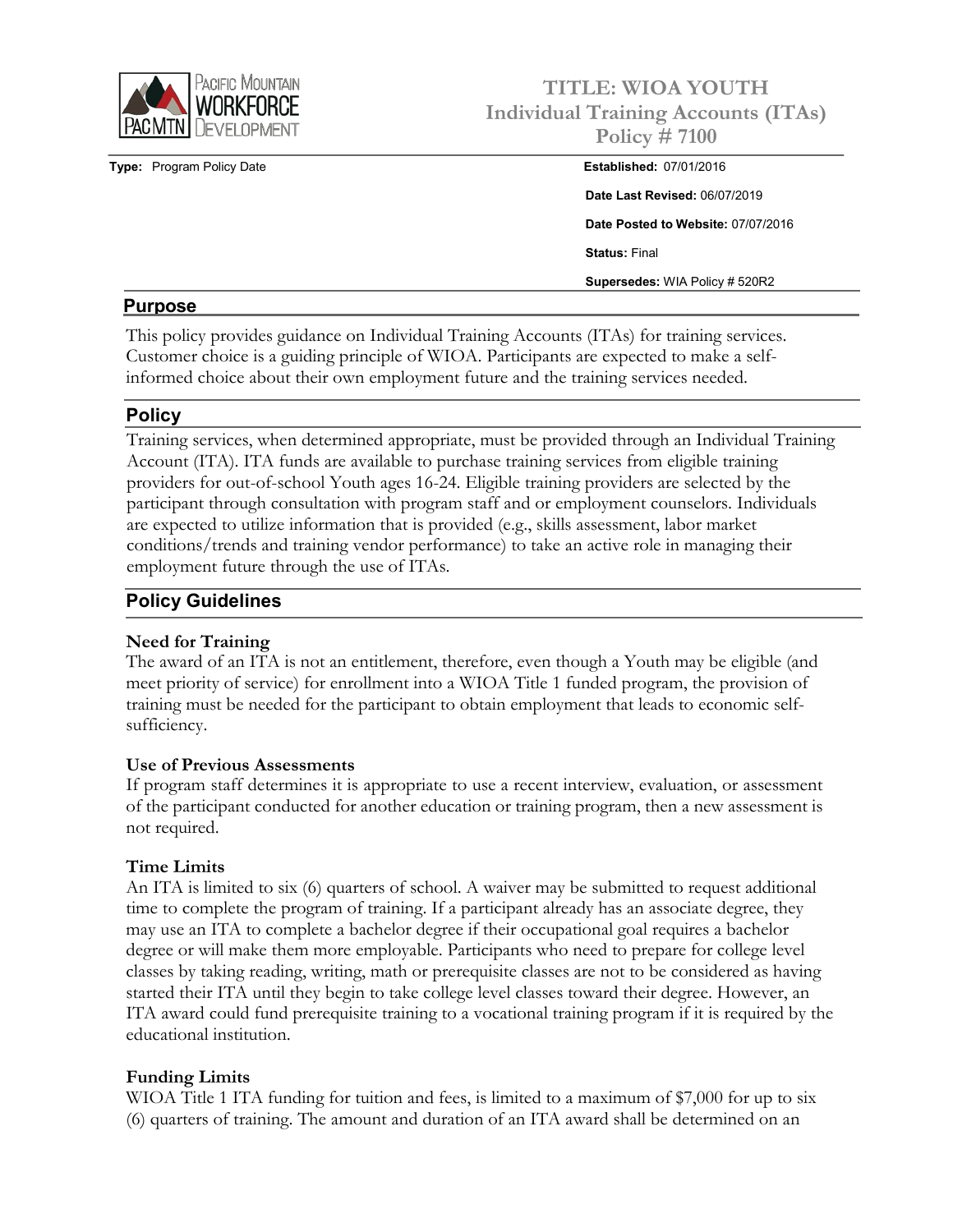individual basis. Funding amounts will take into account any other financial assistance available to the participant and also the federal funding available to the Youth program operator. Other costs associated with training such as parking fees, school supplies, parking passes, licenses, books, uniforms, inoculations, background checks, driving abstracts, etc. may be considered a training cost and would not be included in the \$7,000 maximum for tuition and fees.

## **Participants Must Apply for Financial Aid**

Participants need to apply for financial aid each year and a copy of the award or denial notification must be placed in the file. If the participant will be using financial aid for their living expenses, the participant's personal budget must include the financial aid funds that will be used for living expenses.

Individuals may select training that costs more than the maximum amount available for ITA's when other sources of funds (e.g., Pell Grants, scholarships, severance pay, etc.) are available to supplement the ITA

## **How ITAs are Authorized**

Before any WIOA Title 1 training funds are expended, an ITA request must be approved by WIOA program staff. The ITA request (form and process) includes career exploration activities designed for a participant to gather the information he or she needs to make an informed decision about the occupation and training provider they choose.

## **Demand Occupation Requirement**

The ITA program of training must be for a demand occupation as designated on the Washington State Demand/Decline List. A waiver may be submitted to provide training in an occupation showing as "Balanced, or In-Decline" on the demand list. The training may be approved if it is on a demand list for another WA Workforce Development Area and the participant is able and willing to commute or relocate.

# **Eligible Training Provider List (ETPL)Requirement**

The ITA program of training *and* training provider must be on the Washington State ETPL for the local WDA or another WA State WDA (if the participant is able and willing to commute or relocate), or it may be on another state's list at the time of the ITA approval.

## **Training Programs Removed from an ETPL**

When a program of training is removed from the Eligible Training Provider list, a participant may continue and complete their program of training, as originally approved; however, the ITA may not be modified or extended.

## **Time Limit to Enroll**

A participant must be enrolled in school within 90 days of the approval of their ITA. (See - Approval of an ITA request). It is recommended for participants who need to attend basic skills or prerequisite classes that their ITA is not finalized for approval until they are ready to begin college level classes.

# **Modifying an ITA**

WIOA program staff may approve a change of the participant's occupational goal to a related occupational goal when a participant decides after attending one quarter of school (maximum of fifteen (15) quarter credits) the occupation chosen is not suitable for the participant.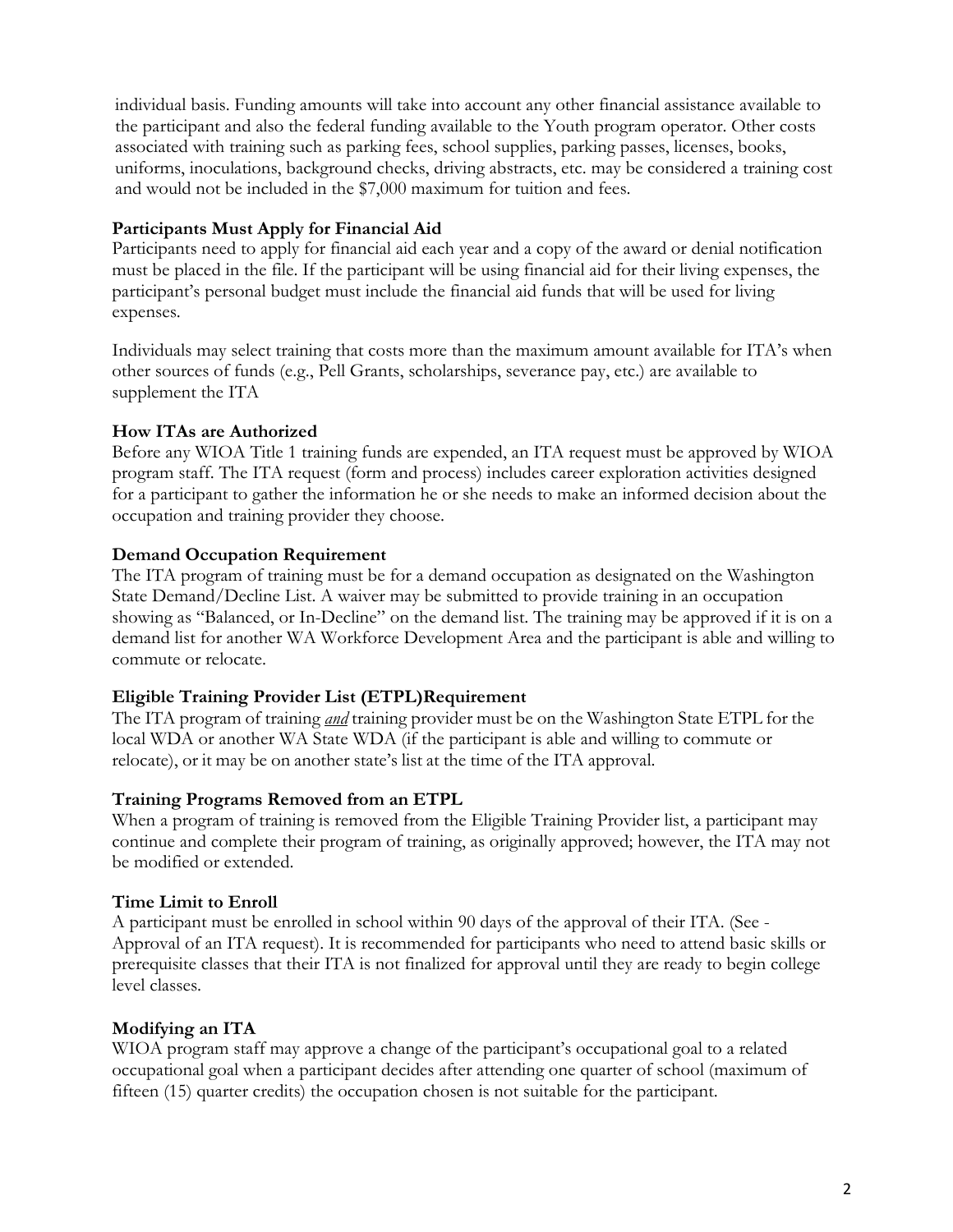WIOA program operator may choose to write an internal policy that specifies if there is a specific amount of time that must pass before the program will accept a request for additional training through an ITA.

## **Using Purchase Orders**

After a participant has approval for an ITA, WIOA program staff may write a purchase order to the training institution for tuition. WIOA program staff must follow its own organization's procedure for obligating and de-obligatingfunds.

## **Coordination of WIOA Training Funds and other Federal Assistance**

WIOA program operators are to consider other sources of funding for training (excluding loans) to pay for training costs so that WIOA funds are used to supplement but not supplant other sources.

An exception to this is educational funding for Veterans. According to TEGL 10-09, the GI Bill and other education and training benefits administered by the Department of Veterans Affairs are not required to be coordinated with WIOA training (i.e., veterans and eligible spouses cannot be required to exhaust their VA benefits prior to gaining access to WIOATraining).

## **Training and Satisfactory Progress**

Participants are required to demonstrate satisfactory progress in training, except for good cause, to access payments through their ITAs.

"Good cause" failure to make satisfactory progress in training includes specific factors that would cause a reasonably prudent person in similar circumstances to fail to make satisfactory progress. Those factors may include but are not limited to:

- Illness, injury or disability of the participant or a member of the participant's immediate family;
- Severe weather conditions or natural disaster precluding safe travel;
- Destruction of the participant's school records due to a natural disaster or other catastrophe not caused by the participant;
- Acting on advice received from an authority, such as the training provider, instructor, or case manager;
- Training is delayed or cancelled;
- Accepting stop-gap employment with hours or other work conditions that conflict with the training; or
- Accepting goal-related employment prior to completion oftraining.

**ITA Exceptions:** In situations covered by the following exceptions, a contract for services may be used to provide fortraining.

• On-the-job training When PacMtn's local policy administrators determine there are an insufficient number of eligible providers in the local area to accomplish the purpose of a system of ITAs.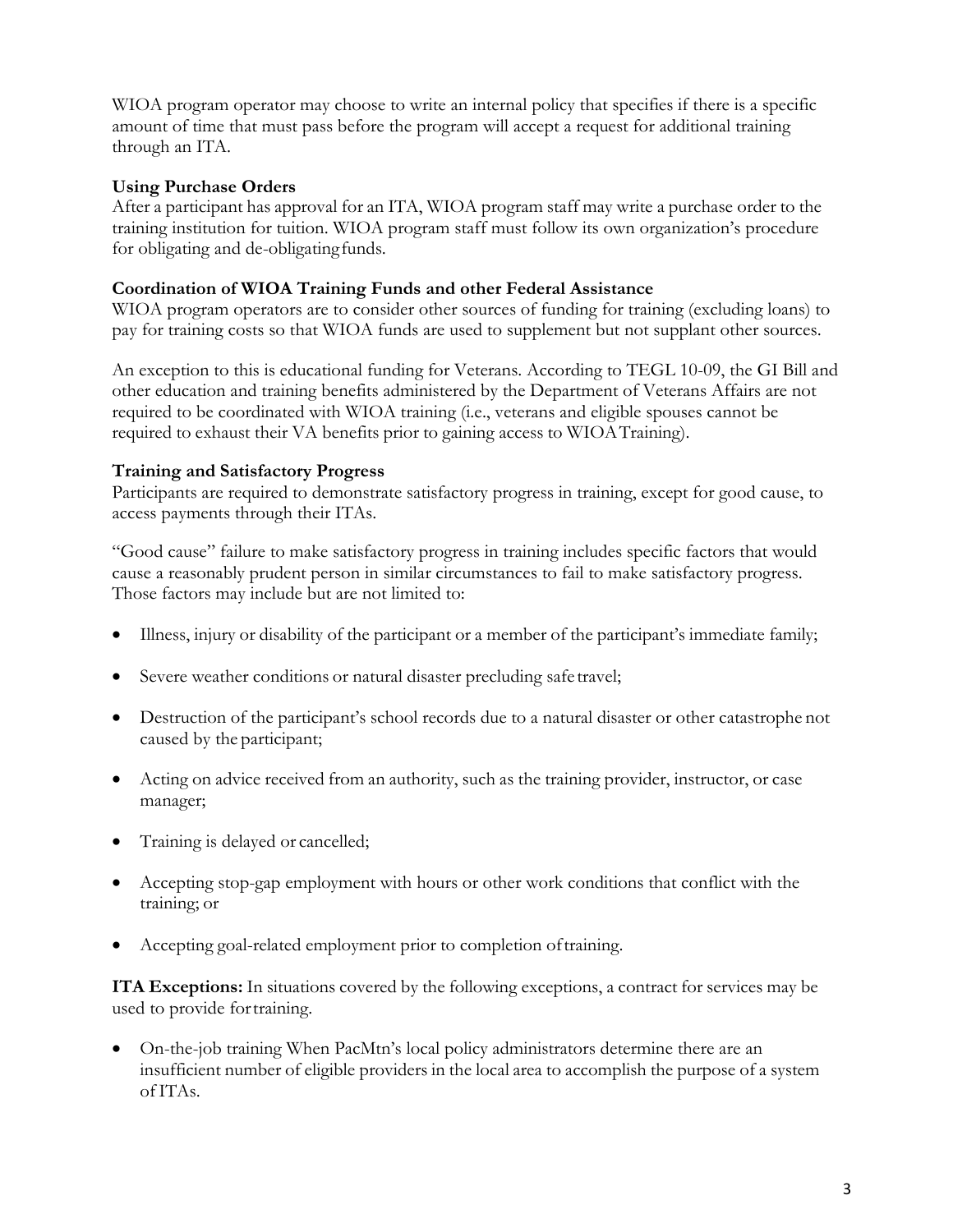- When PacMtn's local policy administrators determine a community-based organization (CBO) or other private organization can provide effective training services to individuals with barriers to employment. The criterion for determining effectiveness includes:
	- $\triangleright$  Financial stability of the organization;
	- Demonstrated performance measures appropriate to the program, including program completion rate; attainment of the skills, certificates or degrees the program is designed to provide; placement after training in unsubsidized employment and retention in employment; and
	- $\triangleright$  How the specific program relates to the workforce investment needs identified in the local plan.
- Providing training for multiple individuals for in-demand industry sectors or occupations, (as long as the contract does not limit the individual's consumer choice.)
- Circumstances in which a pay-for-performance contract is appropriate, consistent with 683.510.

An ITA is not required for intensive and short-term prevocational services. These are training services lasting thirty-nine (39) hours or less or at a cost of 600 dollars or less. Intensive services may include literacy, internship, work experience and other training activities that may not provide formal occupational skills training or be appropriate for an ITA. Similarly, short-term prevocational services are designed to prepare a participant for work, but do not provide formal occupational skills training. As such, they generally are not appropriate for an ITA.

*Any discrepancies arising between PacMtn policy and or procedures with federal and state provisions due to current or future revisions will default to the current minimum federal and state regulations and guidance available. PacMtn policy and or procedures may set forth stricter requirements than provided by federal and state guidance, but in no case will PacMtn policy and or procedures not meet minimum federal and state policy.*

## **References**

Workforce Innovation and Opportunity Act of 2014 WIOA Final Rule; 20 CFR Parts 676,677, and 678; Federal Register, Vol. 81, No. 161, August 19, 2016 WIOA Final Rule; 20 CFR Parts 603, 651, 652, et al; Federal Register, Vol. 81, No. 161, August 19, 2016

Training and Employment Guidance Letter (TEGL) 10-09

WorkSource System Policy 1019 R4 & Attachment A - Eligibility Handbook State Policy 5619-R1, 5611-R1 and 5601-R1

PacMtn Policy # 5130 – On-the-Job Training PacMtn Procedures Document # 5100P – Individual Training Accounts (ITA)

Compliance with the state's eligibility policy will be based on the version of the handbook in effect at the time of the action or activity that may be at issue.